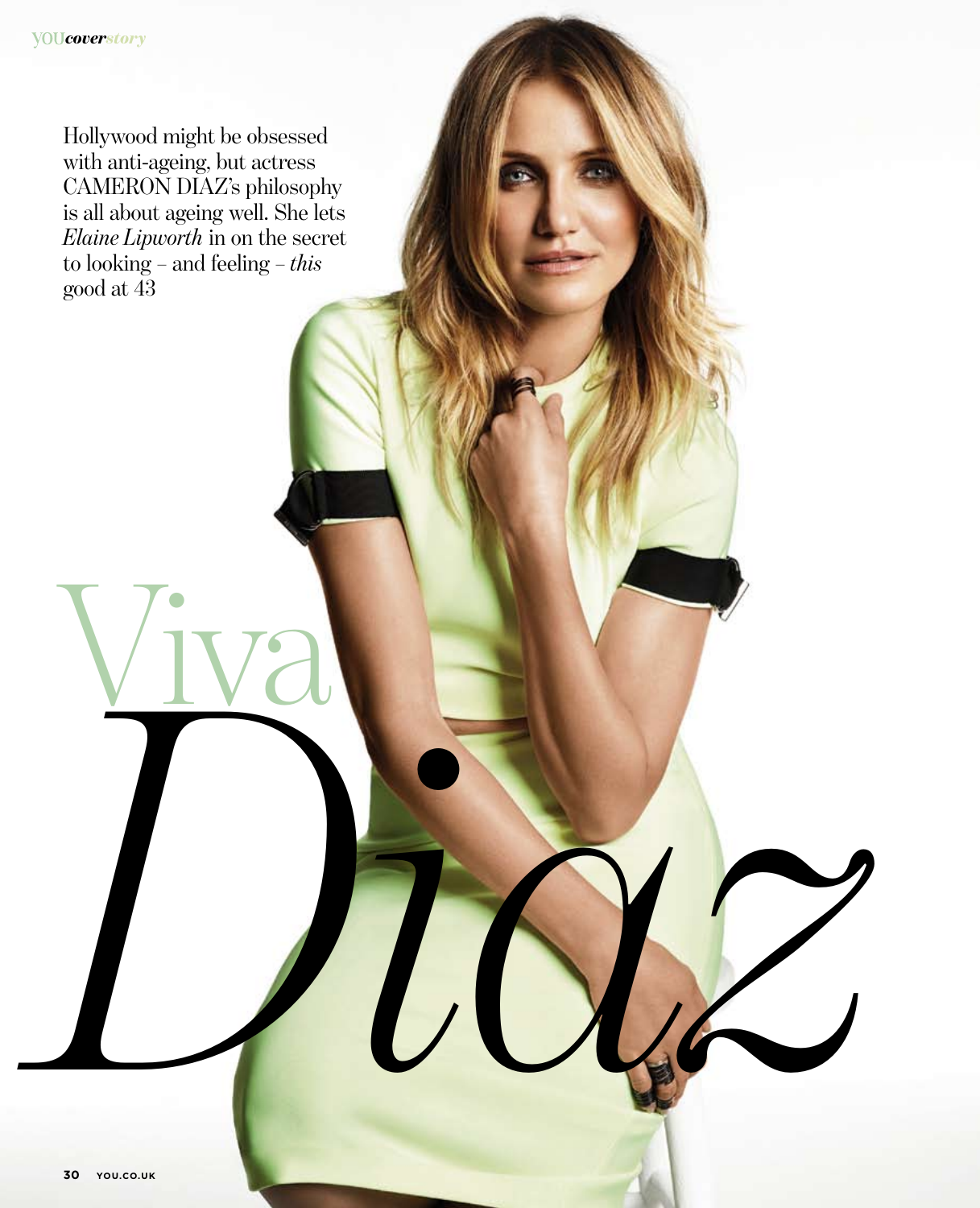hen I was in my 20s, I couldn't wait to be in my 30s; and in my 30s, I looked forward to my 40s. My youth has gone. I'm not young any more and I am perfectly ok with that,' says Cameron Diaz cheerfully. 'Your youth is only with you for so long and, if you're lucky, you'll be older for longer than you were ever young.' W Then I was in my 20s, I couldn't wait to be in<br>my 30s; and in my 30s, I looked forward to<br>my 40s. My youth has gone. I'm not young<br>any more and I am perfectly OK with that,<br>says Cameron Diaz cheerfully. Your youth is<br>on

Paradoxically, given her philosophical attitude, the Hollywood actress is at the pinnacle of a profession in which the cult of youth is ubiquitous and beauty is still one of its main currencies – at least for women. So it is interesting that, at 43, the star of blockbusters such as *My Best Friend's Wedding*, *Charlie's Angels*, *Bad Teacher* and *Shrek* is anticipating her 50s with enthusiasm. 'We see getting older as something negative, but if you're not ageing there's only one other alternative…and that one sucks,' says Cameron. 'If we understand in a positive way what is going to happen to our bodies and what we can do to stay strong and resilient, we don't need to keep wishing that we could get back what's behind us. We can actually enjoy the fulfilment and wisdom that comes with ageing.'

In Hollywood, which Cameron admits 'bears a large part of the responsibility for how we view ageing, telling us that older is ugly or less valuable', her approach is radical. But Cameron isn't making her pronouncements with the intention of changing her industry. She is simply encouraging women to take a fresh look at the whole business of ageing, and has followed the success of her 2013 bestseller *The Body Book* with *The Longevity Book: Live Stronger, Live Better, The Art of Ageing Well*. Delivering clear, factual information about all aspects of the ageing process, from grey hair and wrinkles to menopause and the midlife crisis (which she renames 'midlife

celebration'), it's full of practical advice.

I suggest that it must be easier for a wealthy and beautiful film star to age gracefully than for the rest of us? She disagrees. 'It has to do with choices everyone can make every day that don't have anything to do with luxury. "Am I going to buy a frozen meal and put it in the microwave, or order in food and then be on the internet for two hours; or am I going to buy fresh ingredients and spend time cooking and decide not to turn on the TV tonight?" But sometimes you do better than other times. Sometimes I am right on point and take care of myself; other days I feel, "I could have done better getting more sleep, being kinder to myself."

'Too many people get to their 50s and their health all of a sudden slides out from underneath them and they're sick for the next 20 years. They're on medication, miserable, trying to feel good for one day.' Instead, Cameron proposes a positive way to grow older

*me in a film from 20 years ago and me now, there is a difference. But those were 20 years of living*

**Left: Cameron with her husband, Good Charlotte guitarist Benji Madden. Right: with her family celebrating her star on the Hollywood** 

'with strength, grace, health and wisdom'. The actress interviewed eminent doctors and scientists at America's National Institutes of Health and prestigious universities. She found the research itself unaccountably rewarding. 'It's the most fun,' she exclaims, adding that the rigorous endeavour involved in any project that requires concentrated focus can result in health benefits. 'You are building your brain so that it gets stronger and becomes more resilient and less susceptible to dementia. It's similar to learning a new instrument or a new skill. Learning helps your brain.'

Interspersed with anatomical illustrations, scientific research and lively discussion, there's a section on 'the biology of ageing' and the emerging field of geroscience, which examines the relationship between ageing and disease – as well as information about conditions such as breast cancer, thyroid disease and hypertension. As outlined in the book, studies have shown that the world's happiest people are aged between 82 and 85 and 'along with the sags and bags, feelings of happiness and satisfaction actually increase with age'. Cameron also has sound psychological suggestions, for example, cultivating an optimistic outlook, something that clearly comes naturally to her. 'In my 50s I look forward to knowing myself on a spiritual level and being with the people I love,' she says. Cameron married Good Charlotte rocker Benji Madden, 37, in January last year (Benji's twin brother Joel is married to Nicole Richie). 'I'm so grateful because I know that I have my partner for life,' she says. 'Having meaningful, loving relationships [not necessarily a romantic partner] is one of the key components to living a longer, happier life.'

If there are visible creases around her vivid blue eyes, she's not concerned. 'Beauty appreciates, not depreciates,' she says. 'It grows, not fades.' She admits that she has tried Botox and **Walk of Fame** Fillers. Her current views on cosmetic surgery? 'Things ▶

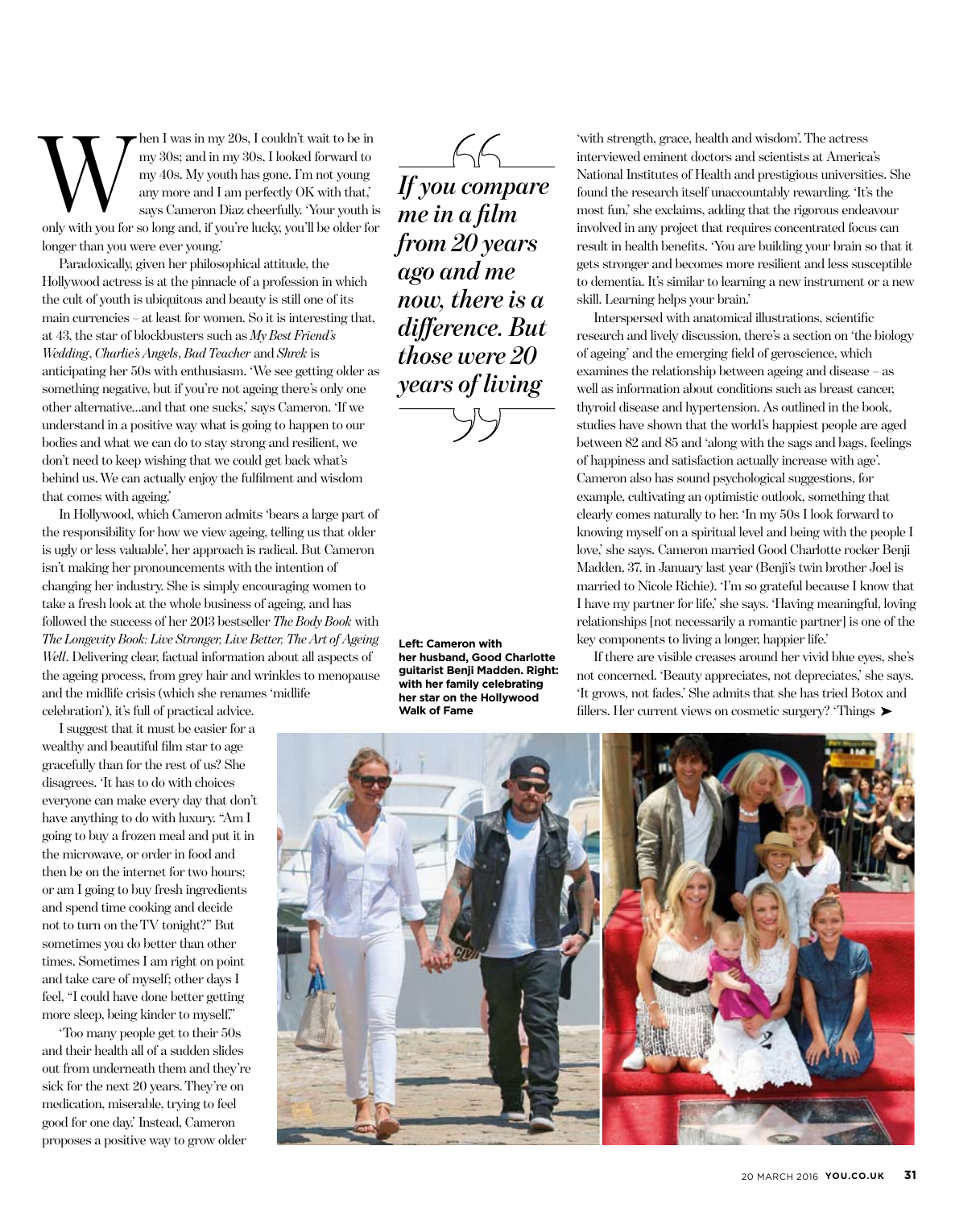change; how I feel about it today is different from the way I felt two years ➤ ago. It's evolving constantly, so I'm not going to limit myself and make a remark about whether or not I'll do something [cosmetic surgery]. I'm not somebody who makes definitive statements about anything.'

Is she happy with her appearance? 'If you look at me in a film from 20 years ago and you look at me now, you are going to see a difference. But the truth for me is that those were 20 years of living and I don't focus on what I look like. I focus on the experiences I've had,' Cameron laughs, at pains to point out that *Longevity* is not an anti-ageing manual and the focus isn't on looks.

Her optimistic demeanour was fostered during a 'happy childhood' in a working-class neighbourhood of Long Beach, just south of Los Angeles, where money was in short supply but affection was plentiful. Cameron was raised with her elder sister Chimene by her late father Emilio (he died of pneumonia in 2008) and her mother Billie, evidently a great role model. 'I never once heard her make a negative comment about herself or have any body loathing; she never said, "Oh, I'm fat" or, "I'm too skinny". I think that's amazing, because most women do have that [attitude] and don't realise they're passing it on to their children.' Her father was also a big influence. 'He was very gregarious, very engaging and very loyal. My parents had a loving relationship.'

Does she have a greater sense of her own mortality since embarking on her investigation into the ageing process? 'No, I am not afraid of death,' she says. 'But what I'm talking about in my book is life and living, being proactive and looking towards the future with more hope than despair.' Her biggest key to stress relief? 'Meditation: it's incredible and life-changing,' she says. Cameron practises Transcendental Meditation on a daily basis, a technique she learned from the David Lynch Foundation. 'I think everybody benefits from meditation because it helps us rest and regenerate and repair our bodies. The hardest part is to find time to do it when you're crazily busy, but that's the point. With 20 minutes' meditation a day, you will do so much more than you would ever be able to do if you weren't meditating. You'll feel great.'

Cameron also advocates spending quality time with friends. She meets her close-knit group, which includes Drew Barrymore and Gwyneth Paltrow, on a monthly basis. 'Everybody's life is different and we're all spread out, we have different responsibilities and careers, so we make an effort to stay connected. We love just being together, sharing meals; whatever we end up doing is nourishing.' They often cook for each other. 'Gwyneth is an amazing cook. I've watched her in the kitchen; she has all her bowls in front of her and

# Candid Cameron

#### **What's on your bedside**

#### **table?** Nothing, I don't like clutter around where I sleep.

**So if you're not reading…** I've been listening to a lot of Ted talks: Monica Lewinsky's 'The Price Of Shame' about the media, Elizabeth Gilbert's 'Your Elusive Genius' and 'How Our Microbes Make Us Who We Are' by biologist Rob Knight – I like science lectures.

#### **What music are you**

**playing?** My husband's band Good Charlotte, which makes me happy.

**Favourite clothes?** Anything cashmere. I love the way it feels. **Go-to recipe?** A delicious green juice with literally anything green. **MOTTO?** Do the best you can, try your hardest as often as you can. **Goals?** I'd like to write another book. I'm waiting for inspiration.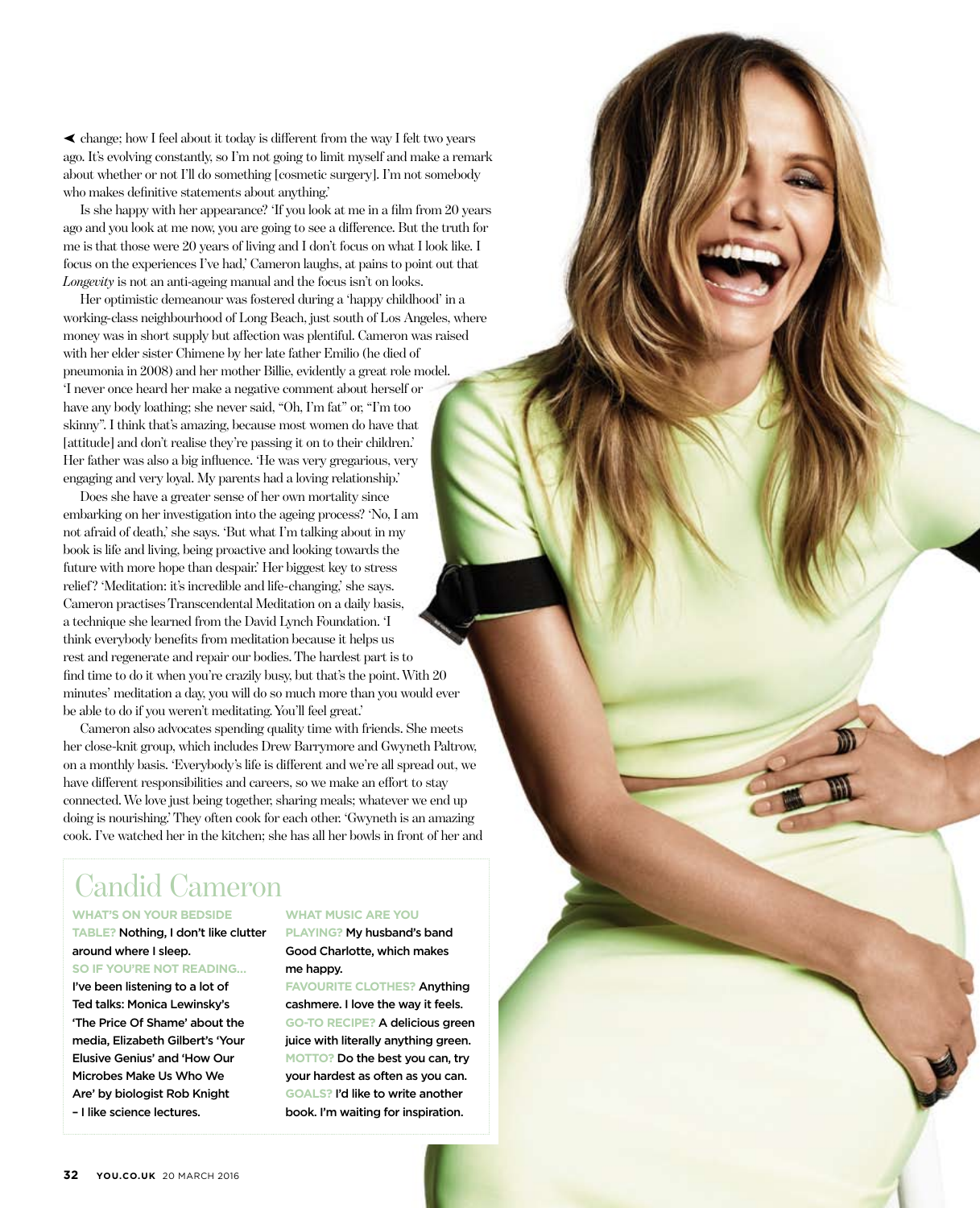

**Clockwise from left: Cameron with her** *Charlie's Angels* **co-stars Drew Barrymore and Lucy Liu, in** *What Happens in Vegas* **with Ashton Kutcher, in** *Bad Teacher***, promoting** *Knight and Day***, with Jude Law in** *The Holiday***, and at the premiere of** *Sex Tape*

goes, "How about a little bit of this and a little bit of that?" Her recipes are incredible; I am more a home cook. I have certain things that I do well. I love to roast a chicken and play around with fresh herbs. I lean heavily on garlic, oil, lemon, salt and tomatoes – a sort of Italian flavour. But Gwyneth is fearless.' During our conversation, there's been no mention of Cameron's film career. Two years ago she starred in the hit comedy *The Other Woman* and a film update of *Annie*, but she tells me that while she has 'always loved acting and making movies is rewarding, I have nothing coming out and nothing looking ahead. At some point I'll go back to it, but this [her writing and research] is what I'm engaged in at the moment.'

In the meantime, she's enjoying marriage and the simple pleasures of life. Cameron says she has discovered 'a part of myself that I never knew existed. I understand that something builds deep within you. We've learnt so much about ourselves in our first year, about the commitment involved, which is the cornerstone of everything. It's not something that I thought would be different – but now I get it. Apparently I was missing something.' She sounds smitten. 'People just say you know when you know…and I did.'

Are they considering starting a family? 'The one thing I've always said is "never say never".' Cameron told me a couple of years ago she thought she would make a good mother. 'I certainly feel that way,' she says. 'I think as you get older you know more; I have more to offer a child now than I did when I was 25. I don't know what's going to happen in life and that's the beauty of it; getting married is the perfect example of that. You make choices and take a course for your future, but you don't know where it's going to end up. I am not in control. I am here for the ride.'

■ *Turn the page for an exclusive extract from Cameron's* new book Longevity ►

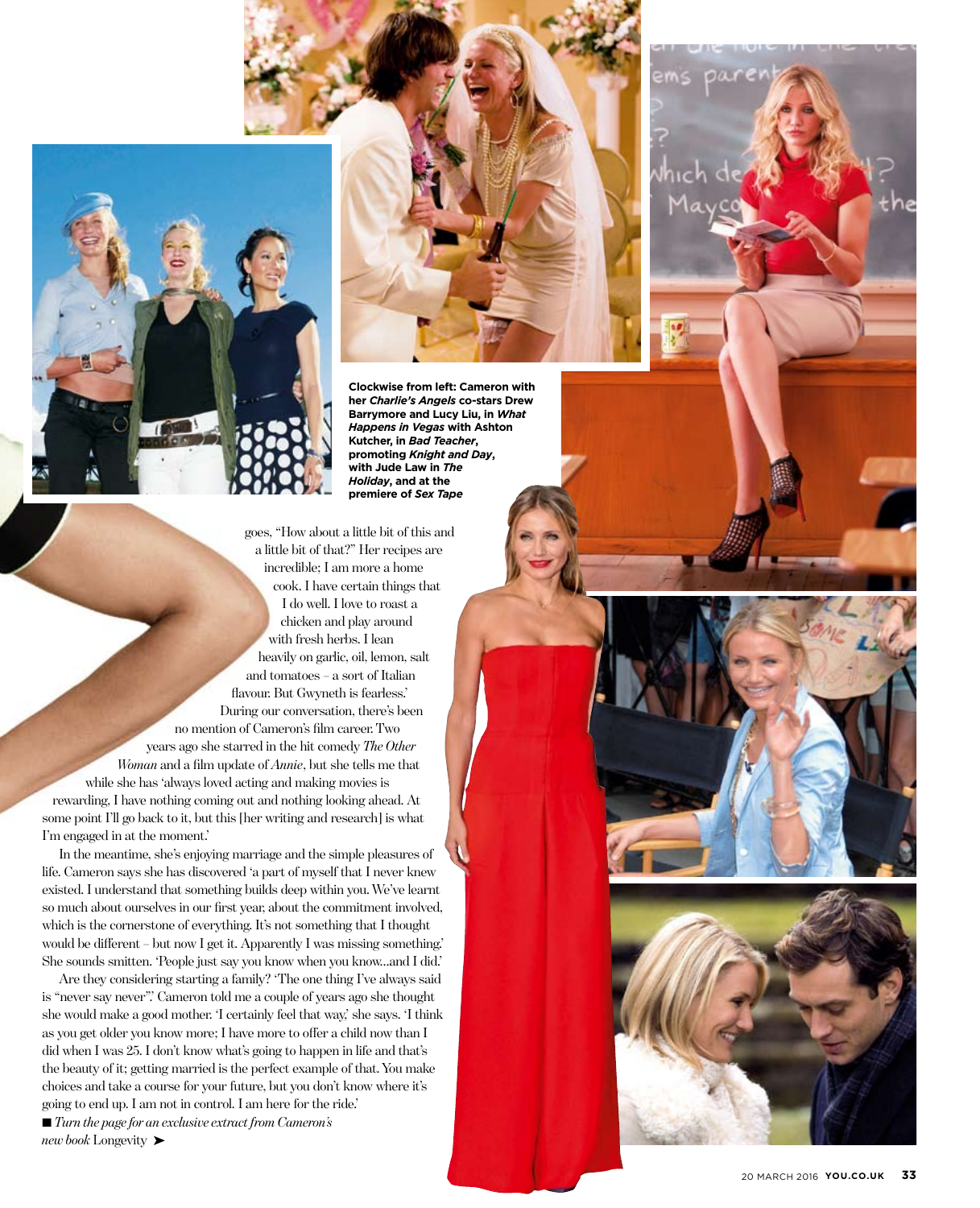# Live well, age well

In this exclusive extract from CAMERON DIAZ's new book, she explains how growing old healthily is the key to a truly fulfilling life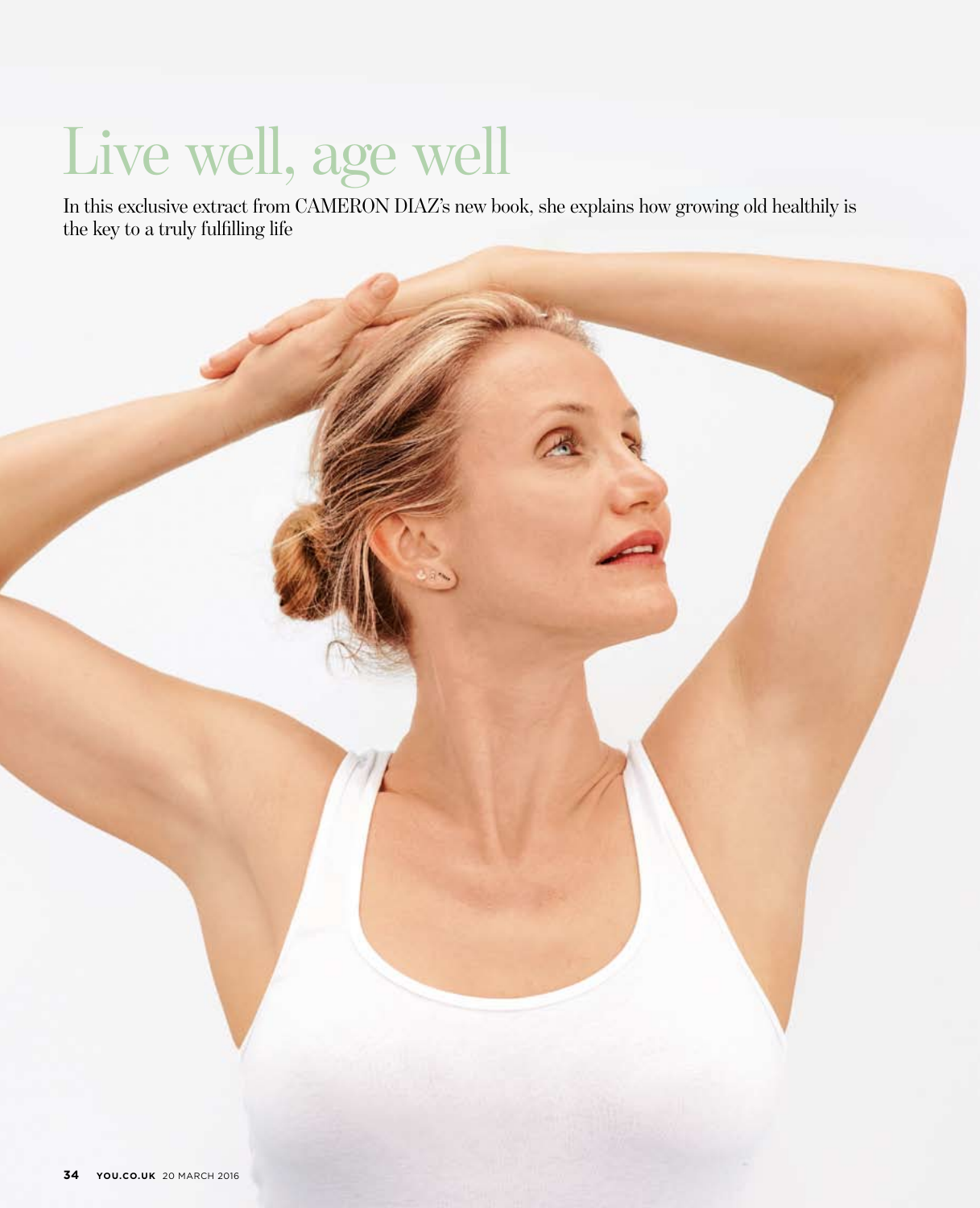AROUND MY 40TH BIRTHDAY, I started thinking about what it means to age. None of us is immune to the passage of time. The best things we can do for ourselves as we grow older also happen to be some of our favourite things to do. Eating good food, developing our muscles, getting a good night's sleep, loving other people, laughing, relaxing, finding joy in the world. The best way to age well isn't to worry about ageing. It is to live well. All those elements that make life beautiful are good for you.

While it sometimes seems as if all the changes of ageing show up overnight, shifts begin slowly and subtly in our cells and in our organs. Here's a brief overview of how the passing years affect every system in our bodies.

#### Your respiratory system

As you get older, your lungs lose some elasticity, which means that you absorb slightly less oxygen into your bloodstream from the air you breathe. They also become less able to fight infections.

 $\blacksquare$  Stop smoking.

n Get regular cardiovascular exercise.

■ Eat foods that are high in antioxidants to protect your cells.  $\blacksquare$  Avoid lung irritants such as burning wood fires indoors or paint fumes.

 $\blacksquare$  Get your flu jab.

#### Your eves

As we age, our eyes take a direct hit. Dry eye affects twice as many women as men over 50. Cataracts are more likely to

occur in women than in men, too. Reading or looking at things close up may become harder.

 $\blacksquare$  Spend time away from the bright light of the computer or TV screen.

 $\blacksquare$  Wear sunglasses that protect against UV light when outdoors.

 $\blacksquare$  Drink plenty of water to keep your eyes hydrated.  $\blacksquare$  Antioxidants such as betacarotene, vitamin C and minerals such as zinc are all important for eye health so eat plenty of fruit and vegetables.

## Your skin

Decreased collagen production means that our skin becomes drier, less elastic and more prone to wrinkling as we age. In addition, as the fat layer under the skin thins, our tolerance for cold decreases (remember how your grandma always wore a sweater on days that didn't seem that cold to you?) and our risk of heatstroke increases. Our skin is more fragile and prone to cuts and bruises and it can also take up to four times longer to heal as it did in our youth.

 $\blacksquare$  Use moisturising products to help hydrate the skin.

 $\blacksquare$  Drink plenty of water.

n Always wear sunscreen (your skin becomes more prone to sunburn as you age).

#### Your heart and blood vessels

With age, a woman's risk of developing heart disease increases. So know the symptoms: neck, jaw, shoulder or abdominal discomfort; shortness of breath; arm pain; ▶

# Key ways to support your health

| <b>SYMPTOM OF AGE</b> | <b>GOAL</b>                       | <b>HOW FITNESS HELPS</b>                                                                        | <b>HOW NUTRITION HELPS</b>                                                                                                                                    | <b>HOW REST HELPS</b>                                                                                 |
|-----------------------|-----------------------------------|-------------------------------------------------------------------------------------------------|---------------------------------------------------------------------------------------------------------------------------------------------------------------|-------------------------------------------------------------------------------------------------------|
| <b>MUSCLE LOSS</b>    | Build strength and<br>muscle mass | Puts stress on muscles<br>which helps them grow                                                 | Protein helps muscles<br>repair                                                                                                                               | Sleep helps tissue repair<br>and heal                                                                 |
| <b>MEMORY LOSS</b>    | A sharp mind                      | Strengthens parts of<br>the brain that oversee<br>memory and thinking                           | Fruit and veg support brain<br>function, omega 3 fatty<br>acids may protect against<br>cognitive decline and<br>complex carbs provide fuel<br>for brain power | While you sleep your brain<br>washes itself of sticky<br>plaque build-up that can<br>lead to dementia |
| <b>LOSS OF ENERGY</b> | Energy and vitality               | Regular exercise builds<br>muscle cells; more muscle<br>cells mean more energy                  | Complex carbs and fats fuel<br>your energy by giving essential<br>micronutrients to your cells                                                                | Sleep energises and keeps<br>your immune system robust                                                |
| <b>DEPRESSION</b>     | <b>Better moods</b>               | Exercise lowers levels<br>of stress hormones.<br>increases serotonin and<br>releases endorphins | Eating rubbish makes you<br>feel rubbish; heavy sugar<br>consumption increases risk of<br>depression and inflammation                                         | Sleep relaxes and makes<br>us less stressed; lack of<br>sleep leads to irritability<br>and anxiety    |

*Eat good food, get a good night's sleep, laugh, love, relax*

 $66$